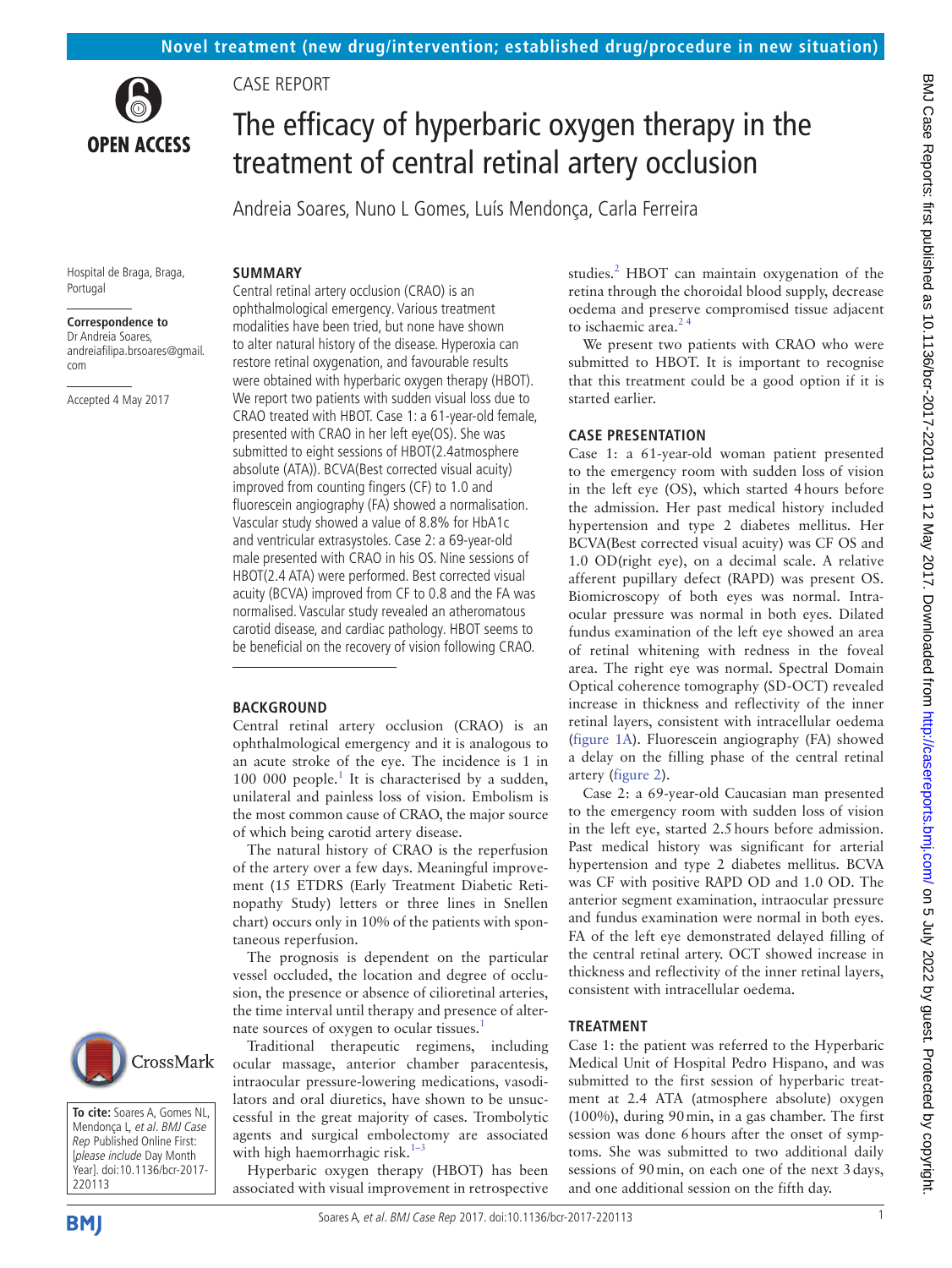

**Figure 1** The first Spectral Domain Optical Coherence Tomography (SD-OCT) (A) revealed an increase in thickness and reflectivity of the inner retinal layers. The outer retinal layers are normal. The SD-OCT (B) performed 9 days after the diagnosis showed a normalisation of the inner retinal thickness.

<span id="page-1-0"></span>Case 2: ocular massage was performed and topical antihypertensive medication was prescribed. Immediate referral to the HBO centre was undertaken. The first HBOT session was preformed 4 hours after the onset of the symptoms, in a gas chamber of the Hyperbaric Medical Unit of Hospital Pedro Hispano, at 2.4 ATA oxygen (100%). Two additional daily sessions (90min) were prescribed in the next 2days, followed by only one daily session for the next 5days.

#### **Outcome and follow-up**

Case 1: patient was checked for any other disease which could cause vascular occlusion, and we found a value of 8.8% for HbA1c in laboratory tests, and the presence of ventricular extrasystoles on Holter [\(figure](#page-1-2) 3).

Three days after starting HBOT, BCVA OS improved to 1.0. Seven weeks after the initial visit, FA was repeated and showed normal fluorescein filling of the central retinal artery ([figure](#page-1-3) 4). OCT was done in each one of the 3days after the diagnosis, and was repeated after the 9th and 37th days [\(figure](#page-1-0) 1B). The



<span id="page-1-1"></span>**Figure 2** The first fluorescein angiography showed a non-perfusion (delay for more than 3min) of the central retinal artery, with near normal choroidal perfusion.

<span id="page-1-2"></span>**Figure 3** Twenty-hour Holter showed ventricular extrasystoles with ultrashort coupling interval (260 ms) and a non-sustained polymorphic ventricular tachycardia initiated by extrasystoles with short coupling interval.

thickness of the inner retina started to reduce on the third day after the diagnosis, and stabilised since the ninth day.

Case 2: patient was checked for any other disease which could cause vascular occlusion, laboratory examination showed hyperglycaemia and hyperkalaemia. The carotid echo-Doppler demonstrated atheromatous carotid disease, without significant dynamic repercussion, and echochardiogram found an enlargement of left auricle and hypertrophy of left ventricle, with mild aortic insufficiency.

Thirteen days after the initiation of therapy, the visual acuity of the left eye improved to 0.8.

Ten days after the initial visit, control FA showed improvement in fluorescein filling of the central retinal artery (time arm-retina, 23s). OCT was done in each one of the 3days after the symptoms, 1 and 2months after. The thickness of inner retina started to reduce in the 10th day and stabilised on the 14th day.

### **Discussion**

HBOT is a treatment modality that can be used in many ocular pathologies. With hyperbaric oxygenation, oxygen can reach both inner and outer retinal layers retina by the choroid. An early administration of HBOT is extremely necessary to prevent irreversible damage to the retina.<sup>1–4</sup>

The administration of supplemental oxygen in the treatment of CRAO must be continued until flow through the retinal artery has resumed to a level sufficient to maintain inner retinal viability under normoxic conditions.<sup>[1](#page-2-0)</sup> Ideally, the shorter the time delay until treatment, the better the likelihood of recovering ischaemic retina that is threatened but viable.<sup>1</sup>

In the clinical setting of CRAO, however, some residual retinal blood flow has been detected by angiography. This may help explain the variability in visual outcome with different time delays until treatment.

Literature suggests that HBOT can also reduce macular oedema.<sup>5</sup> The thickness of the inner retinal layers of our patients showed a progressive reduction, comparing with their fellow eyes, consistent with the reduction of the oedema.

<span id="page-1-3"></span>

**Figure 4** The second fluorescein angiography (after 7 weeks) revealed a normal fluorescein filling of the central retinal artery arterioles and capillaries, started at 18 s. There is no retinal or macular ischaemia.